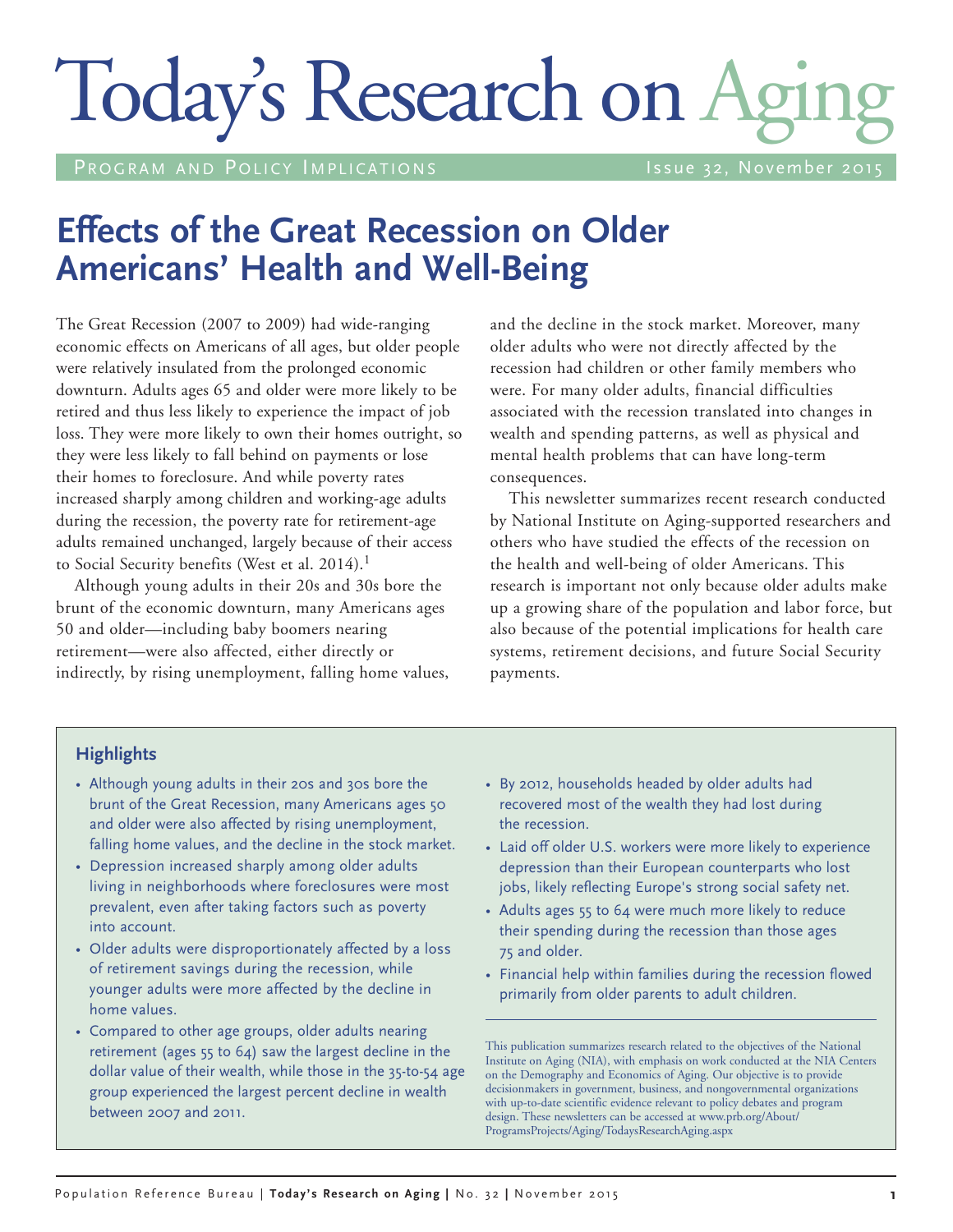### **Effects on Health**

Economic well-being is linked to health in a variety of complex ways (Smith 1999). Studies of the effects of recessions on health are beginning to address this complexity, distinguishing effects on

individuals from impacts on the health of the broader population. While different aspects of recessions have undeniably negative effects on individuals, interestingly, population health statistics tend to improve during recessions. Some research suggests that recessions may improve population health, in part through a decline in problematic alcohol use, which reduces the risk of traffic fatalities (Ruhm 1995). A drop in atmospheric pollution is another important mechanism, explaining up to one-third of the effect of unemployment on mortality. (Heutel and Ruhm 2013).

Measuring the direct effects of a recession on individual health outcomes is difficult because many people do not directly experience negative consequences related to economic crises (Burgard, Ailshire, and Kalousova 2013). Yet for those who do experience job loss, recessions may compound the negative impact on physical and mental health. For example, using data from the Health and Retirement Study (HRS), Noelke and Beckfield (2014) showed that adults ages 45 to 66 who lost their jobs during a recession had an elevated risk of death, compared with those who lost their jobs during non-recessionary periods.

Tapia Granados and colleagues (2014) used data from the Panel Study of Income Dynamics (PSID) to simultaneously evaluate the impact of recessions on both individual and population health. In line with what individual-level studies have shown, they found that losing a job during a recession is linked to a higher risk of death for individuals. Corroborating what Ruhm and others have found, their results from the PSID also showed that recessions are associated with moderate declines in mortality for the population as a whole. More research is needed to fully explain these patterns.

Economic recessions have also been linked to depression among older adults. Cagney and colleagues (2014) investigated the impact of a rise in foreclosures on depression, using the National Social Life, Health, and Aging Project. They found a sharp increase in reports of depression among adults ages 57 and older living in neighborhoods most affected by foreclosures, independent of other factors such as poverty. They argue that a foreclosure "signals instability and disinvestment akin to trash on the street or sidewalks in dis-

*Experiencing a job loss during a recession may compound an individual's risk of physical and mental health problems.*

repair," leading to depressive symptoms among community residents.

In a similar line of research, Wight and colleagues (2013) found a link between community unemployment levels and depres-

sive symptoms among adults ages 51 and older. Using data from the HRS, they found that older adults were most likely to be depressed in 2000 if they lived in neighborhoods with historically high unemployment rates, controlling for sociodemographic characteristics.

Recessions can also have long-term effects on individuals, so experiencing a recession as a younger adult can affect health later in life. Using the Survey of Health, Ageing and Retirement in Europe, Leist, Hessel, and Avendano (2013) investigated whether experiencing a recession between ages 25 and 49 was associated with a decline in cognitive function at ages 50 to 74. They found that men who experienced a recession at ages 45 to 49 experienced lower levels of cognitive function at older ages. The same pattern held for women who experienced a recession at ages 25 to 44. The researchers concluded that "unfavourable labour market trajectories" for these groups are negatively associated with cognitive function later in life.

#### **Effects on Wealth**

Wealth, such as stock market holdings and other savings, provides an important source of income for many adults ages 65 and older, so "even small decreases in net worth can have adverse implications for their economic security," health, and well-being (West et al. 2014). Results from the HRS have shown that a higher level of wealth is associated with a reduced risk of death, even after controlling for other socioeconomic factors. Just as wealth contributes to better health outcomes, unexpected health problems can increase medical expenditures and reduce levels of wealth among older adults (National Institute on Aging 2007). Loss of wealth could also trigger stress and depression among older Americans who are trying to save money for retirement.

Households headed by older adults are wealthier, on average, compared with households headed by younger adults. In 2007, the median net worth of households headed by adults ages 65 and older was about \$257,000, more than twice that of households headed by adults ages 35 to 54 (\$100,000) (Pfeffer, Danziger, and Schoeni 2013).<sup>2</sup> Older adults not only had more wealth to lose during the recession, but also have less time to wait for values in the stock or housing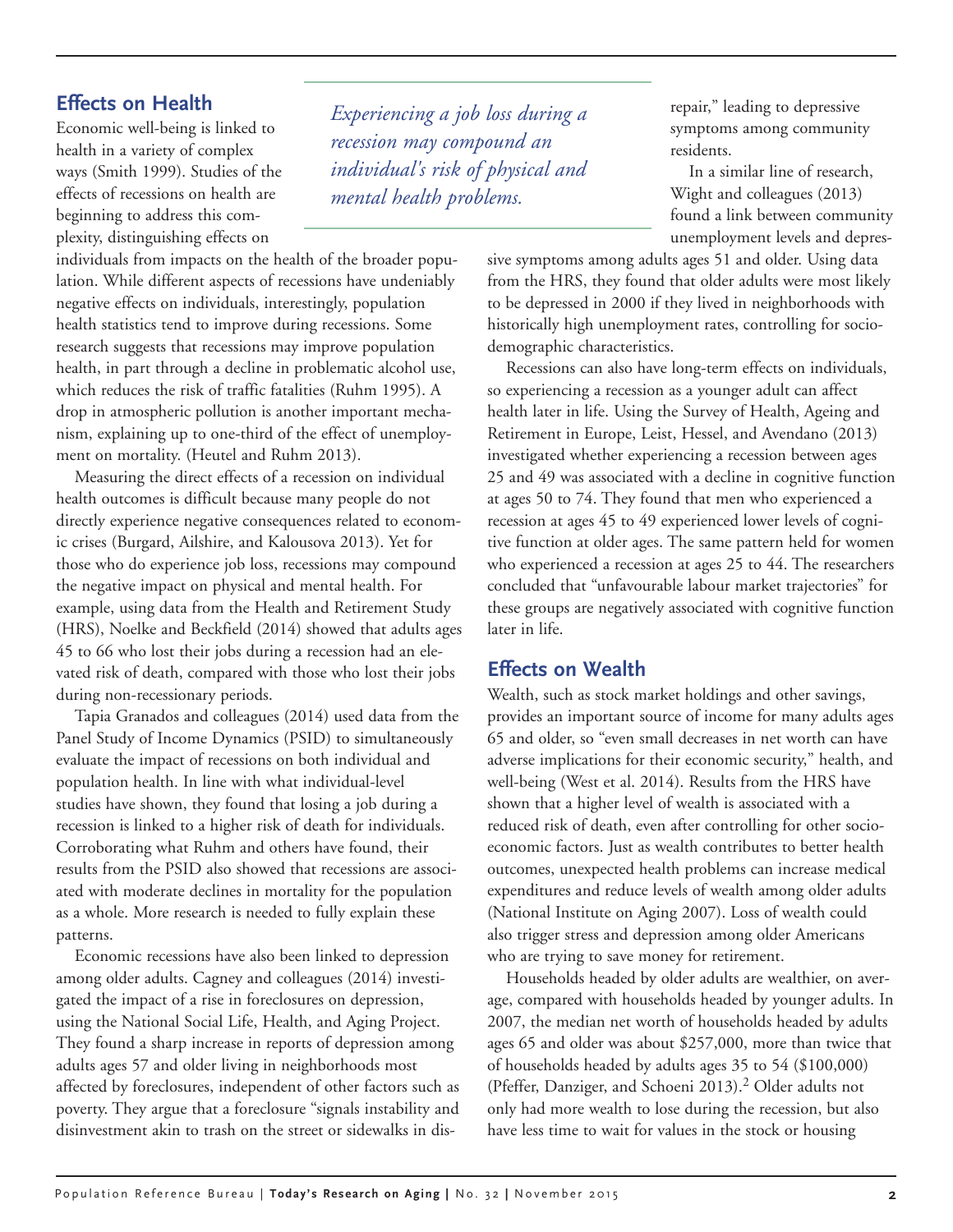markets to recover, compared with younger adults. Data from the PSID show that households headed by adults ages 55 to 64 experienced a decline in median wealth of about \$72,000 between 2007 and 2011, compared with a \$60,000 decline among those ages 35 to 54 and nearly a \$2,100 drop among those under age 35 (Pfeffer, Danziger, and Schoeni 2013). Median net worth declined by \$64,000 among households headed by adults ages 65 and older (see Figure 1).

However, in percentage terms, households headed by older adults experienced smaller declines in wealth during the recession relative to households headed by younger adults. Among those ages 65 and older, net worth declined by 25 percent between 2007 and 2011, compared with a 33 percent decline among those ages 55 to 64 and a 61 percent decline among 35-to-54-year-olds (Pfeffer, Danziger, and Schoeni 2013) (see Figure 2).

Using a broader wealth measure that includes the future value of Social Security payments and defined benefit pensions, Gustman, Steinmeier, and Tabatabai (2014) found that the effects of the recession on older adults' wealth were generally modest. Baby boomers in their 50s experienced a 3.6 percent decline in wealth between 2006 and 2012, with future Social Security and pension payments providing a significant financial cushion. Among those nearing retirement, the wealthiest households experienced the largest percent decline in assets. But by 2012, households headed by older adults had recovered most of the wealth they had lost during the recession (Gustman, Steinmeier, and Tabatabai 2014).

Results from RAND's American Life Panel (a series of Internet surveys of 2,500 adults ages 18 and older) showed that older adults were disproportionately affected by a loss of retirement savings while younger adults were more affected by the decline in home values. By 2010, 15 percent of by the decline in home values. By 2010, 15 percent of the contract the contract of the contract of the contract of the contract of the contract of the contract of the contract of the contract of the contract of the contrac homes compared with 7 percent of those ages 50 to 64 and just 4 percent of those ages 65 and older (National Research Council, 2011).

anch, 2011).<br>The declines in retirement savings among older adults are important because many retirees rely on these funds to supplement income from Social Security payments (National Research Council, 2011). Declines in retirement portfolios could have important effects on both retirement decisions and spending patterns at older ages. ects on both retirement decision

Although millions of people lost money in the stock market during the recession, for most adults, their home is the most valuable asset they will ever own. Americans lost trillions of dollars in home equity during the recession, and

#### **Figure 1**

#### **U.S. Adults Nearing Retirement (Ages 55 to 64) Saw the Largest Decline in the Dollar Value of Their Wealth Between 2007 and 2011.**

Change in Median Net Worth from 2007 to 2011, by Age of Household Head



**Source:** Fabian T. Pfeffer, Sheldon Danziger, and Robert F. Schoeni, "Wealth Disparities Before and After the Great Recession," *The Annals of the American Academy of Political and Social Science* 650, no. 1 (2013): 98-123.

# **Figure 2**

#### **U.S. Adults Ages 35 to 54 Experienced the Largest Percent Decline in Wealth Between 2007 and 2011.**

Percent Decline in Median Net Worth from 2007 to 2011, by Age of Household Head



**Source:** Adapted from Fabian T. Pfeffer, Sheldon Danziger, and Robert F. Schoeni, "Wealth Disparities Before and After the Great Recession," *The Annals of the American Academy of Political and Social Science* 650, no. 1 (2013): 98-123.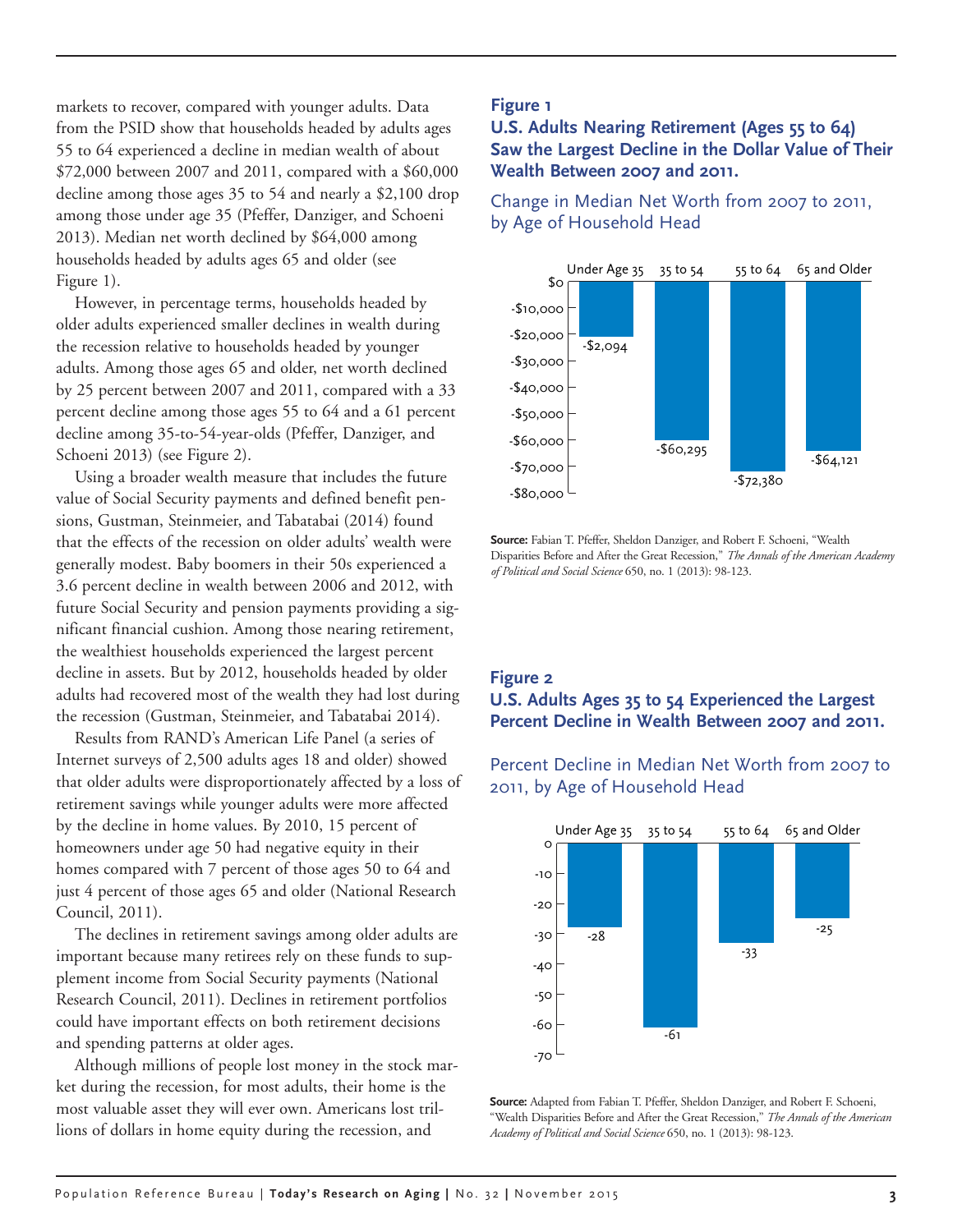declines in home values have been linked to stress, depression, and unhealthy behaviors, such as postponing doctors' appointments and eating cheaper, less nutritious foods (Yilmazer, Babiarz, and Liu 2015). But these effects were most pronounced among adults under age 50. Hurd and Rohwedder (2010) found similar results when they looked at the effect of home value declines—real and anticipated—on spending patterns. Declines in home equity contributed to reduced spending, but this pattern was more pronounced among younger households than those headed by people ages 65 and older, who have access to Social Security income.

#### **Effects on Employment and Retirement Plans**

Employment not only provides a source of income for those approaching retirement age, but has other potential benefits by keeping older adults physically, mentally, and socially active. Although many older workers lost their jobs during the recession, HRS data show that, overall, the economic downturn had only modest effects on the employment status of those nearing retirement age (ages 53 to 58). Unemployment increased sharply, but these job

losses were partly offset by employment gains among baby boomers who postponed retirement (Gustman, Steinmeier, and Tabatabai 2012).

The short-term impact of the recession on older adults' employment may have been minimal, but there could also be longer-term effects. Chai et al. (2012) used a predictive model to test the effect of the recession on the future consumption,

leisure, asset allocation, and retirement of younger adults. They predict that both younger adults in their 20s as well as baby boomers in their mid-50s will retire more than one year later as a result of the economic shocks associated with the recession.

Researchers have also investigated the effect of the recession on retirement expectations. Did the Great Recession affect older adults' retirement plans? Preliminary findings from the Cognitive Economic Study show that the average expected delay in retirement among those nearing retirement age was similar among those who lost less than 10 percent of their wealth and those who lost 10 percent or more—around 4 years each (National Research Council 2011). Szinovacz, Martin, and Davey (2013) found similar results—that

changes in the value of investments, the stock market, and home values had only modest associations with workers' retirement expectations.

Most journalists have focused on the effects of stock and housing market declines on retirement decisions. But changes in the labor market can also play an important role. Employment among older workers has been increasing for decades, and the recession may have contributed to even greater employment gains, by putting pressure on older workers to stay on the job.

HRS data show that older workers are more inclined to delay retirement when unemployment rates are increasing (Szinovacz, Martin, and Davey 2013). As Hurd and Rohwedder (2010) describe it, "On the one hand, the economic crisis has led to increased unemployment among older workers, causing some earlier-than-anticipated retirement. But at the same time, workers expect to be working longer." This expectation to continue working is especially true of workers who are closest to retirement age, and those with high levels of debt (Szinovacz, Martin, and Davey 2013).

Research on retirement expectations is important because it has implications for Social Security and Medicare spending. The labor force participation rate among older adults was

> increasing prior to 2007 and the recession may have accelerated this trend. However, Szinovacz, Martin, and Davey (2013) stress that while macroeconomic factors can help explain recent trends in retirement expectations, individual, family, and job characteristics have also played an important role.

Older adults who are racial/ethnic minorities, in poor health, and those

with lower levels of education tend to retire earlier than other groups. Certain jobs, such as those with significant physical requirements, can also force older adults into early retirement. And despite federal laws barring age discrimination, some firms continue discriminatory practices, in terms of hiring decisions, workplace policies, or opportunities for advancement for older adults (see Szinovacz, Martin, and Davey 2013 for an overview of factors influencing retirement decisions).

A stronger social safety net could help older adults weather the next economic crisis. Riumallo-Herl and his colleagues (2014) found that laid off U.S. workers ages 50 to 64 were more likely to experience depression compared with their European counterparts who lost their jobs. He attributed this

*Adults in their 20s and mid-50s are projected to retire more than one year later as a result of the recession.*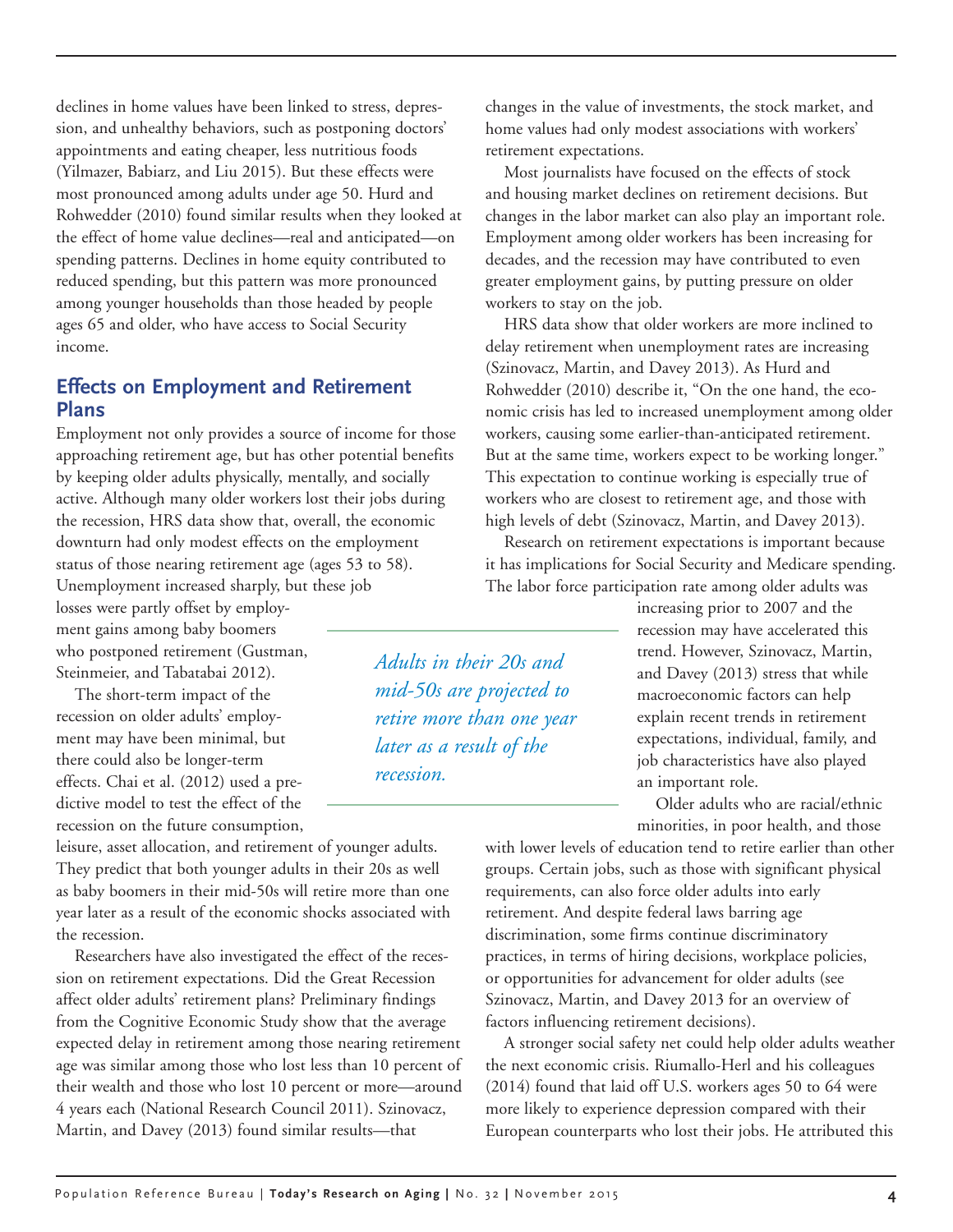difference to the fact that Europe has a stronger social welfare system, which may reduce the impact of unemployment in Europe relative to the United States.

### **Effects on Spending**

A recession can also affect consumption patterns as individuals who become unemployed may reduce spending to make up for the loss of income. Others may reduce spending because they feel they are at risk of losing their job (Hurd and Rohwedder 2013). For older Americans, cutting back on expenses could mean rationing health spending through fewer doctor visits, screening tests, or prescription drugs.

Hurd and Rohwedder (2010) used data from the HRS, the Consumption and Activities Mail Survey, and HRS Internet Study to look at the effects of the recession on work, spending, and savings patterns of the population ages 51 and older. They argued that because consumption is a better measure of economic well-being than measures of income or assets, spending levels would be expected to decline during an economic downturn. However, while they found that one-third of those ages 55 to 64 reduced spending during the recession, just 17 percent of those ages 75

*Cutting back on spending could mean older adults ration health care spending through fewer doctor visits, screening tests, or prescription drugs.*

and older did. In fact, the older cohort was more likely to increase spending than cut back on spending during the economic downturn, suggesting that they were more insulated from the recession's impacts.

Some older adults reduced spending by substituting time for consumption (such as preparing food at home rather than buying meals in restaurants) during the economic crisis (Been, Hurd, and Rohwedder 2014). The researchers found that older homeowners ages 65 to 80—who tend to have more time available compared with younger adults—were more likely to substitute time for consumption in response to "wealth shocks," compared with younger homeowners.

Hurd and Rohwedder (2010) also found that older adults expected to bequeath less money to their children—about 20 percent less—as a result of the economic crisis. But this

effect was mostly limited to wealthier adults who had more money to give.

# **Effects Via Family Members**

Although older adults were insulated to some extent from direct effects of the recession, many were indirectly affected through their interrelationships with family members. Rohwedder (2009) used data from the American Life Panel (a series of Internet surveys of 2,500 adults ages 18 and older) to show that financial help during the recession flowed primarily from older parents to adult children.

Ailshire (2013) noted that even though older adults were less affected by job losses or housing instability, many increased assistance to their adult children who experienced hardship during the recession. Ailshire used a "linked lives" framework to examine the potential impact of families' economic hardship (in this case, mortgage delinquency) on the health and well-being of older adult relatives. Data were from the HRS and focused on the population over age 50.

Ailshire found that most older adults were affected in one way or another by the recession. However, "women, nonwhites, those with less education, single people, and the unemployed were more likely to experience housing instability and financial strain either in their personal lives or through family," compared with other groups. Those who experienced housing instability or financial strain, either personally or through family members, were more likely to experience "poor health, sleeping problems, and depression" compared with those who were less affected by the recession.

# **Policy Implications**

Long before the recent recession, policymakers were worried about the effect of retiring baby boomers on Social Security and Medicare. The Census Bureau projects that adults ages 65 and older will make up 21 percent of the U.S. population by 2030, up from 15 percent today. The number of people receiving Medicare benefits will increase by one-third during the next decade, according to the Congressional Budget Office.

> *Experiencing housing instability or financial strain, either personally or through family members, increased the likelihood of poor health, sleep problems, and depression.*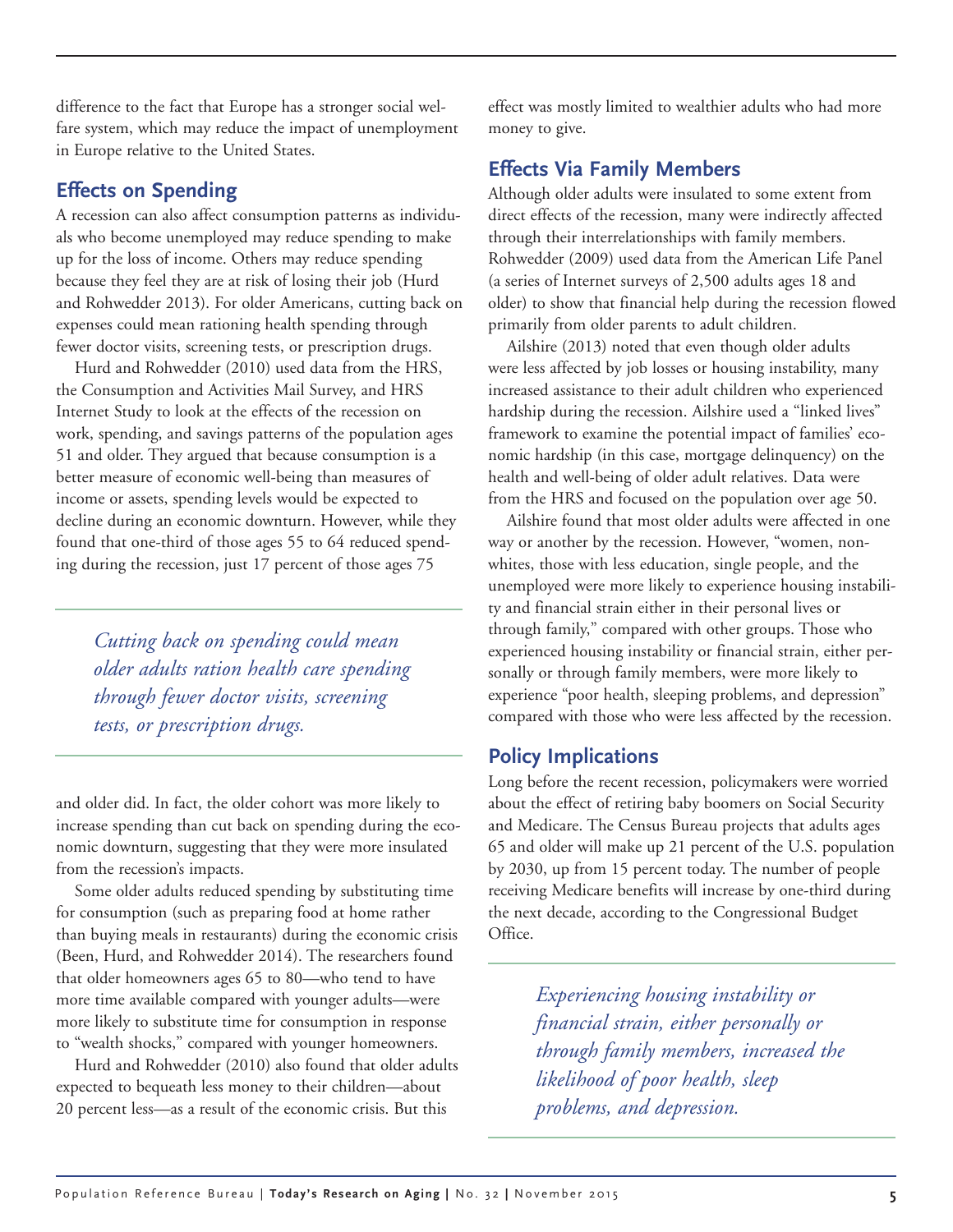The most recent recession may put additional demands on Social Security and Medicare services, by negatively affecting the economic, psychological, and physical wellbeing of older adults. Although the recession disproportionately affected younger workers, older workers were also affected by rising unemployment, housing and stock market declines, and the rise in foreclosures. Many older Americans who were not directly affected by the recession still experienced depressive symptoms associated with a rise in neigh-

*The recent recession may put additional demands on Social Security and Medicare services by negatively affecting the economic, psychological, and physical well-being of some older adults.*

borhood unemployment and foreclosures. Others were affected through their links to family members who experienced economic hardship. For younger adults who lost their jobs, the effects of the recession may last a lifetime—influencing their health risks when they reach retirement age.

Research based on the Health and Retirement Study, the Panel Study of Income Dynamics, and other surveys of older adults can help policymakers understand the effects of economic trends on baby boomers' social, economic, and psychological well-being as they transition from work to retirement. Understanding these relationships now, with millions of baby boomers on the cusp of retirement, is important so that policymakers can make the necessary legislative changes to meet the financial and health needs of baby boomers as they reach older ages.

#### **Footnotes**

- 1 The official poverty measure does not account for many important government benefits, tax credits, and expenses.
- 2 Pfeffer, Danziger, and Schoeni (2013) define net worth, or wealth, as the "total sum of housing wealth, financial wealth, real assets, retirement wealth, minus any liabilities (such as mortgages and other debts)."

#### **References**

Jennifer A. Ailshire, "Linked Lives in the Great Recession: Personal and Family Mortgage Delinquency and Financial Stress and Older Adult Health and Well-Being," paper delivered at the annual meeting of the Population Association of America, New Orleans, LA, April 11, 2013.

Jim Been, Michael Hurd, and Susann Rohwedder, "Responses of Time-Use to Shocks in Wealth During the Great Recession," Michigan Retirement Research Center Research Brief 313 (2014).

Sarah Burgard, Jennifer Ailshire, and Lucie Kalousova, "The Great Recession and Health: People, Populations, and Disparities," *Annals of the American Academy of Political and Social Science* 650, no. 1 (2013): 194-213.

Kathleen A. Cagney, Christopher R. Browning, James Iveniuk, and Ned English, "The Onset of Depression During the Great Recession: Foreclosure and Older Adult Mental Health," *American Journal of Public Health* 104, no. 3 (2014): 498-505.

Jingjing Chai, Raimond Maurer, Ralph Rogalla, and Olivia S. Mitchell, "Lifecycle Impacts of the Financial Crisis on Optimal Consumption, Portfolio Choices, and Labor Supply," in *Reshaping Retirement Security: Lessons from the Global Financial Crisis,* ed. Raimond Maurer, Olivia S. Mitchell, and Mark Warshawsky, (Oxford: Oxford University Press, 2012).

José A. Tapia Granados, James S. House, Edward L. Ionides, Sarah Burgard, and Robert S. Schoeni, "Individual Joblessness, Contextual Unemployment, and Mortality Risk," *American Journal of Epidemiology* 180, no. 3 (2014): 280-7.

Alan L. Gustman, Thomas L. Steinmeier, and Nahid Tabatabai, "How Did the Recession of 2007-2009 Affect the Wealth and Retirement of the Near-Retirement Age Population in the Health and Retirement Study?" *Social Security Bulletin* 72, no. 4 (2012): 47-66.

[Alan L. Gustman,](http://www.nber.org/people/alan_gustman) [Thomas L. Steinmeier,](http://www.nber.org/people/thomas_steinmeier) and [Nahid Tabatabai,](http://www.nber.org/people/nahid_tabatabai) "The Great Recession, Decline and Rebound in Household Wealth for the Near Retirement Population," *Journal of Retirement* 2, no. 2 (2014): 27-44.

Garth Heutel and Christopher J. Ruhm, "Air Pollution and Procyclical Mortality," NBER Working Paper 18959 (2013).

Michael D. Hurd and Susann Rohwedder, "Expectations and Household Spending," Michigan Retirement Research Center Research Brief 300 (2013).

Michael D. Hurd and Susann Rohwedder, "The Effects of the Economic Crisis on the Older Population," Michigan Retirement Research Center Working Paper WP 2010-231 (2010).

Anja K. Leist, Philipp Hessel, and Mauricio Avendano, "Do Economic Recessions During Early and Mid-Adulthood Influence Cognitive Function in Older Age?" *Journal of Epidemiology and Community Health* 68, no. 2 (2013).

National Institute on Aging, *Growing Older in America: The Health and Retirement Study* (Bethesda MD: National Institute on Aging, National Institutes of Health, U.S. Department of Health and Human Services, 2007).

National Research Council, *Assessing the Impact of Severe Economic Recession on the Elderly: Summary of a Workshop* (Washington, DC: National Academies Press, 2011).